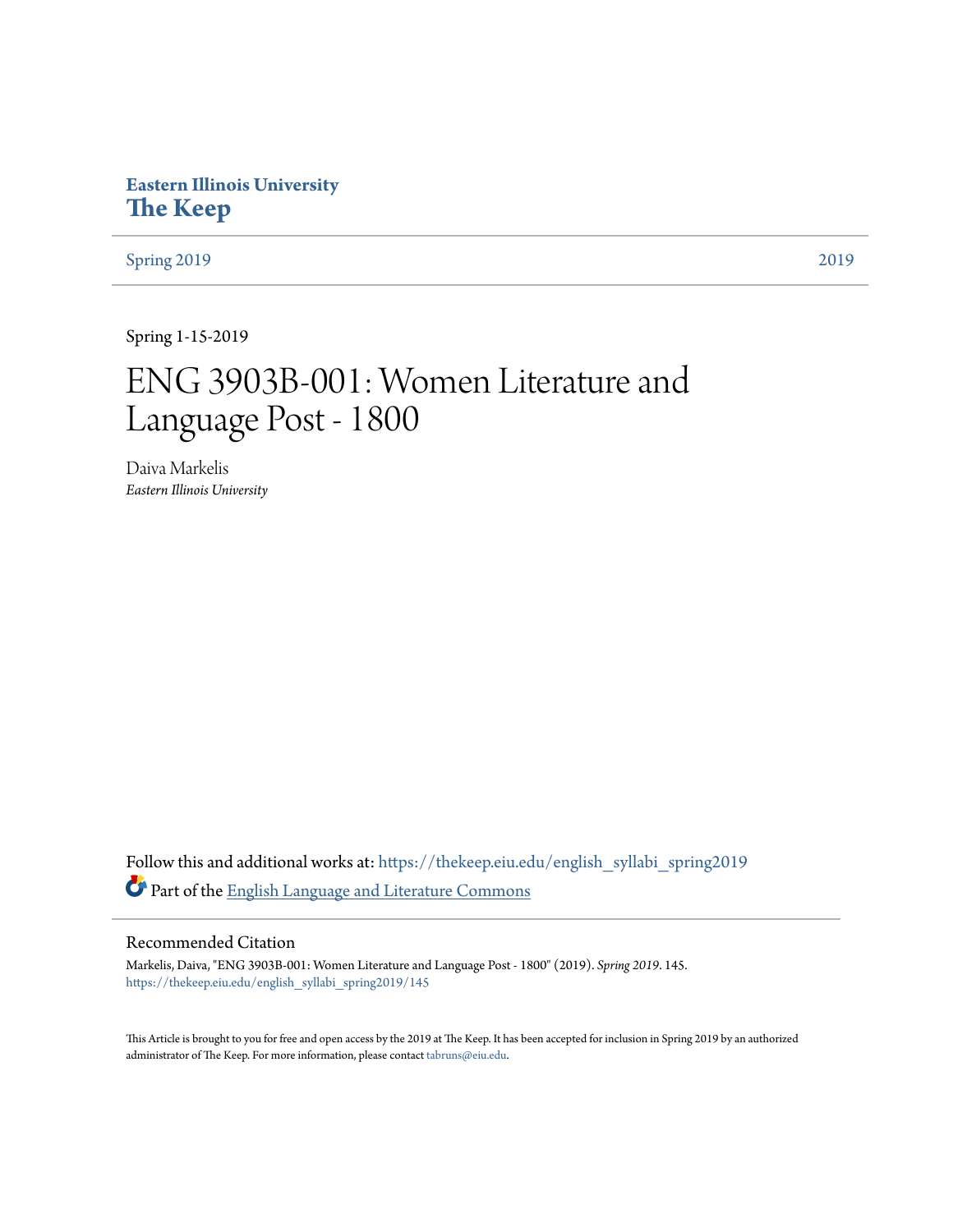#### ENGLISH 3903B, Spring 2019 Women, Language, and Literature, Post-1800  $T/TH$  2:00 to 3:15 Coleman Hall 3160 Dr. Daiva Markelis/dmmarkelis@eiu.edu (217) 549-8352 Office: Coleman Hall 3375 Office hours: M 9:30 to 11 :30 T/R 12:30 to 1:30 and by appointment

#### Purpose of the Course

Alice Walker once stated that she became a writer in order to process traumatic events she endured as a girl. She credits writing with saving her life. Studies have shown that when we write about depressing experiences we are empowered to move beyond them. The focus of this course will be on memoirs written by women in English during the past twenty years. There will be a special emphasis on how women write about their experiences with trauma and the resulting depression and addiction that are so often its fallouts.

#### Goals of the Course

- 1. Explore how women writers use traumatic events from their past to reclaim their lives
- 2. Understand the role that gender identity, race, class, and sexual orientation play in the writing of memoir
- 3. Explore how memoirists use fictional techniques to write about autobiographical events
- 4. Understand the various ethical issues involved in the writing of memoir
- 5. Examine how personal writing can act as a form of healing from traumatic events
- 6. Perceive how memoir fits into the larger framework of autobiographical writing

#### Books and Materials

Hunger by Roxane Gay I Know Why the Caged Bird Sings by Maya Angelou Lying by Lauren Slater On Edge: A Journey Through Anxiety by Andrea Petersen A Piece of Cake by Cupcake Brown Smashed by Koren Zailckas Why Be Happy When You Could Be Normal? By Jeanette Winterson' Writing as a Way of Healing by Louise DeSalvo

## Requirements

- 1. Read the assigned material by the assigned date and participate in class discussions.
- 2. Keep a journal for in-class writing, informal homework questions, observations, etc. I will collect the journals twice during the semester. If you feel that some of your writing is too personal for me to read, you can hand in five to eight selected TYPED (single-spaced) pages of notes/observations/ personal experiences.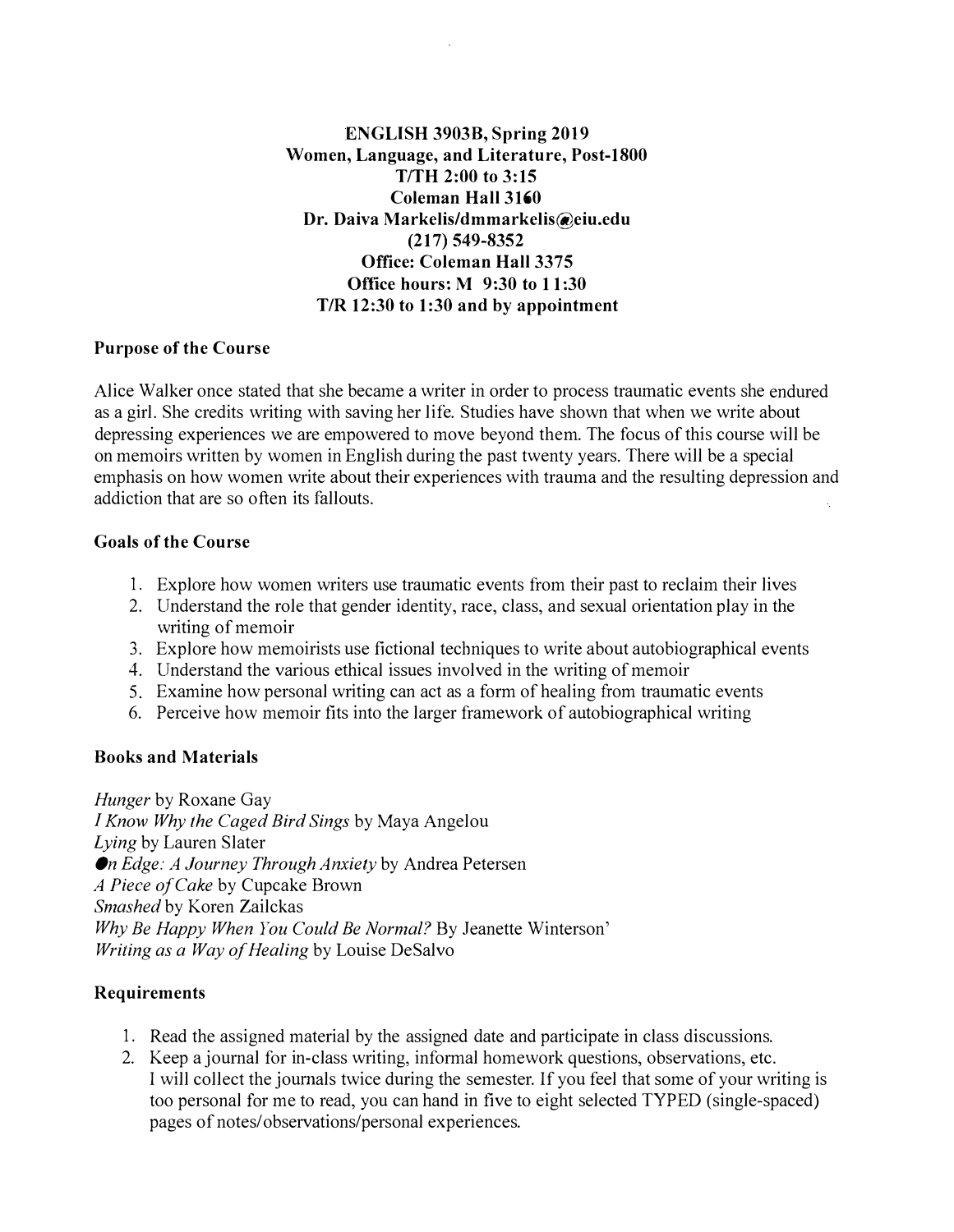- 3. Write a four to six-page typed (double-spaced) essay on two of the memoirs.
- 4. Write a second essay, review of a memoir, or your own personal memoir. Feel free to use material from your journals. More about this in class. The second essay should be five to seven pages.
- 5. Take a final exam, which may be a take-home exam.

| <b>Grade Breakdown</b>               | Percentage of Grade |
|--------------------------------------|---------------------|
| Essay One                            | 20                  |
| Essay Two                            | 20                  |
| Journal entries                      | 30                  |
| Final Exam (may be a take-home exam) | 10                  |
| Attendance and Oral Participation    | 20                  |

#### Attendance/Participation

Many of the ideas used in your essays will be generated in class discussions or in-class writing, which is why it is very important that you come to each class session. I realize, however, that emergencies do occur. Excused absences are those outlined in the student catalogue: "illness, emergency, or university activity." Documentation is required for all excused absences. Unexcused absences are pretty much all others--oversleeping, hangovers, finishing papers for other classes, out-of-town trips "because I'm homesick." More than three unexcused absences may lower your attendance/participation grade to an E.

## PLEASE COME TO CLASS ON TIME (Nobody Likes a Latecomer)

## PLEASE TURN OFF ALL CELL PHONES BEFORE COMING TO CLASS

## PLAGIARISM (Nobody Likes a Cheater)

Here is the English Department policy on plagiarism:

Any teacher who discovers an act of plagiarism--"The appropriation or imitation of the language, ideas, and/or thoughts of another author, and representation of them as one's original work" (Random House Dictionary of the English Language)--has the right and the responsibility to impose upon the guilty student an appropriate penalty, up to and including a grade of F for the assigned essay and a grade of F for the course, and to report the incident to the Judicial Affairs Office.

#### University Policies

(1) Academic integrity - Students are expected to maintain principles of academic integrity and conduct as defined in EIU's Code of Conduct (http://www.eiu.edu/judicial/studentconductcode.php) Violations will be reported to the Office of Student Standards.

(2) Students with disabilities - If you are a student with a documented disability in need of accommodations to fully participate in this class, please contact the Office of Student Disability Services (OSDS). All accommodations must be approved through OSDS. Please stop by Ninth Street Hall, Room 2006, or call 217-581-6583.

(3) The Student Success Center - Students who are having difficulty achieving their academic goals are encouraged to contact the Student Success Center ( www.eiu.edu/~success) for assistance with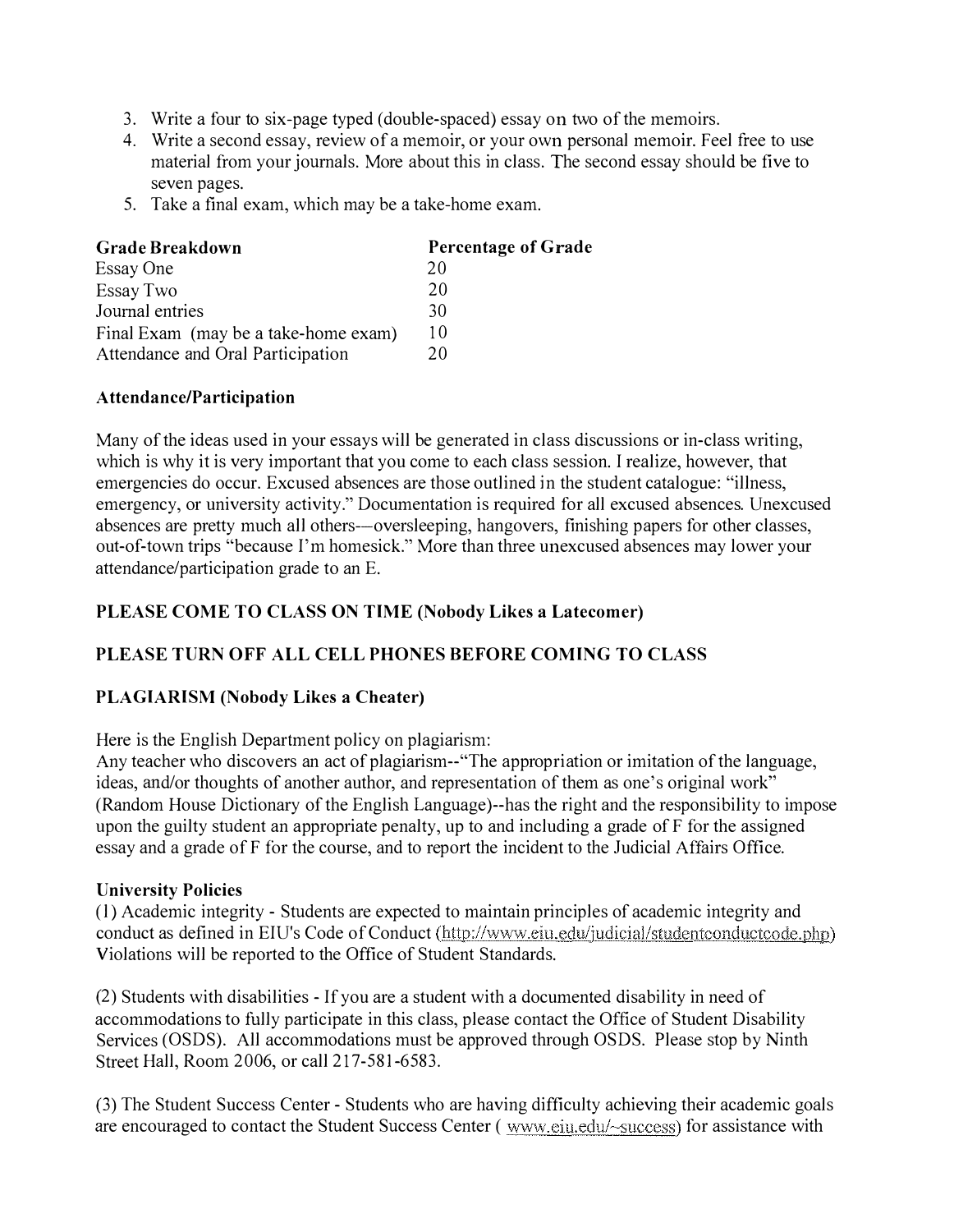time management, test taking, note taking, avoiding procrastination, setting goals, and other skills to support academic achievement. The Student Success Center p rovides individualized consultations. To make an appointment, call 217-581-6696, or go to 9th Street Hall, Room 1302.

NOTE: Some of the reading material contains scenes that may be disturbing based on your own personal experiences and/or values. We will begin slowly and safely with a book that deals with the healing powers of writing. If you read something that makes you uncomfortable, try to stay with it—great literature makes us question our assumptions about the world. I may sometimes announce which sections contain material that some might find offensive. Feel free to come and talk to me about the books (or anything else, for that matter!).

ANOTHER NOTE: I will post the syllabus on D2L and also on my EIU faculty page: https://www.eiu.edu/english/faculty.php?id=dmmarkelis

AND YET ANOTHER NOTE: The final exam date/time (or due date if the exam is take-home is Thursday, May 2"d, from 10:15 to 12:15.

## CLASS SCHEDULE

| #1 | T<br>TН | 01/08<br>01/10 | Introduction to course<br>Discussion of handout, Trauma Theory Abbreviated              |  |
|----|---------|----------------|-----------------------------------------------------------------------------------------|--|
| #2 | T<br>TН | 01/15<br>01/17 | <i>Writing as a Way of Healing</i> Part One<br>Writing as a Way of Healing Part Two     |  |
| #3 | T<br>TH | 01/22<br>01/24 | $\bullet$ n Edge<br>Chapters 1 to 3 (including 3)<br>Parts One and Two<br>Hunger        |  |
| #4 | T<br>TН | 01/29<br>01/31 | Hunger<br>Parts Three and Four<br>Hunger<br>Parts Five and Six                          |  |
| #5 | T       | 02/05          | Why Be Happy When You Could Be Normal<br>Chapters 1 to 5 (including 5)                  |  |
|    | TН      | 02/07          | Why Be Happy Chapters 6 to 10 (including 10)                                            |  |
| #6 | T<br>TH | 02/12<br>02/14 | Why Be Happy Chapters 11 to 14 (including 14)<br>Chapters 15 to the end<br>Why Be Happy |  |
| #7 | T       | 02/19          | <b>Smashed</b><br>$xi-134$                                                              |  |
|    | TН      | 02/21          | <b>Smashed</b><br>135-247                                                               |  |
|    |         |                | <b>Essay One on Hunger and/or Why Be Happy Due</b>                                      |  |
| #8 | T<br>TН | 02/26<br>02/28 | <b>Smashed</b><br>247 to the end<br>A Piece of Cake<br>$1 - 113$                        |  |